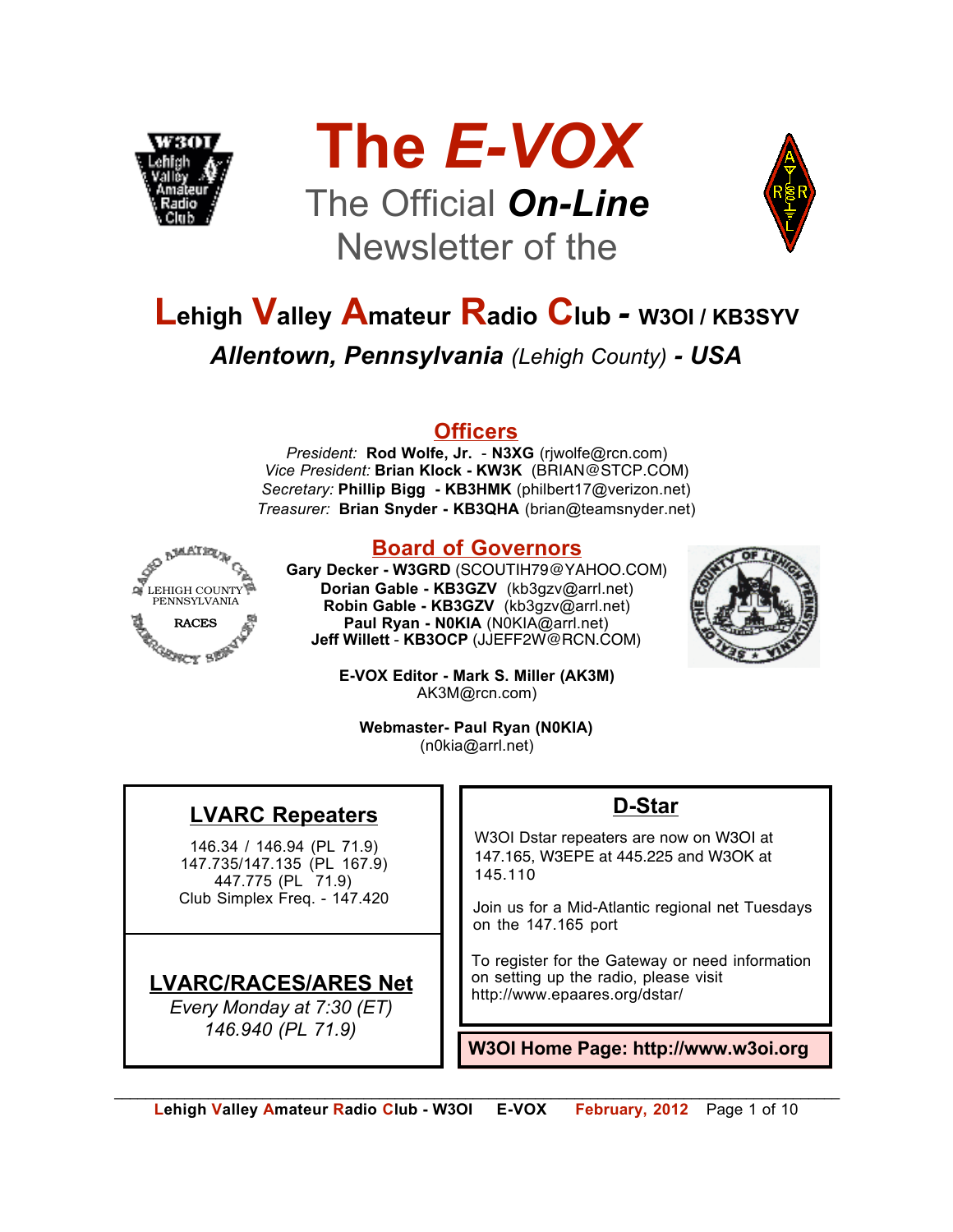## **February 2012 Contents**



**Your submissions can be text and/or graphics.**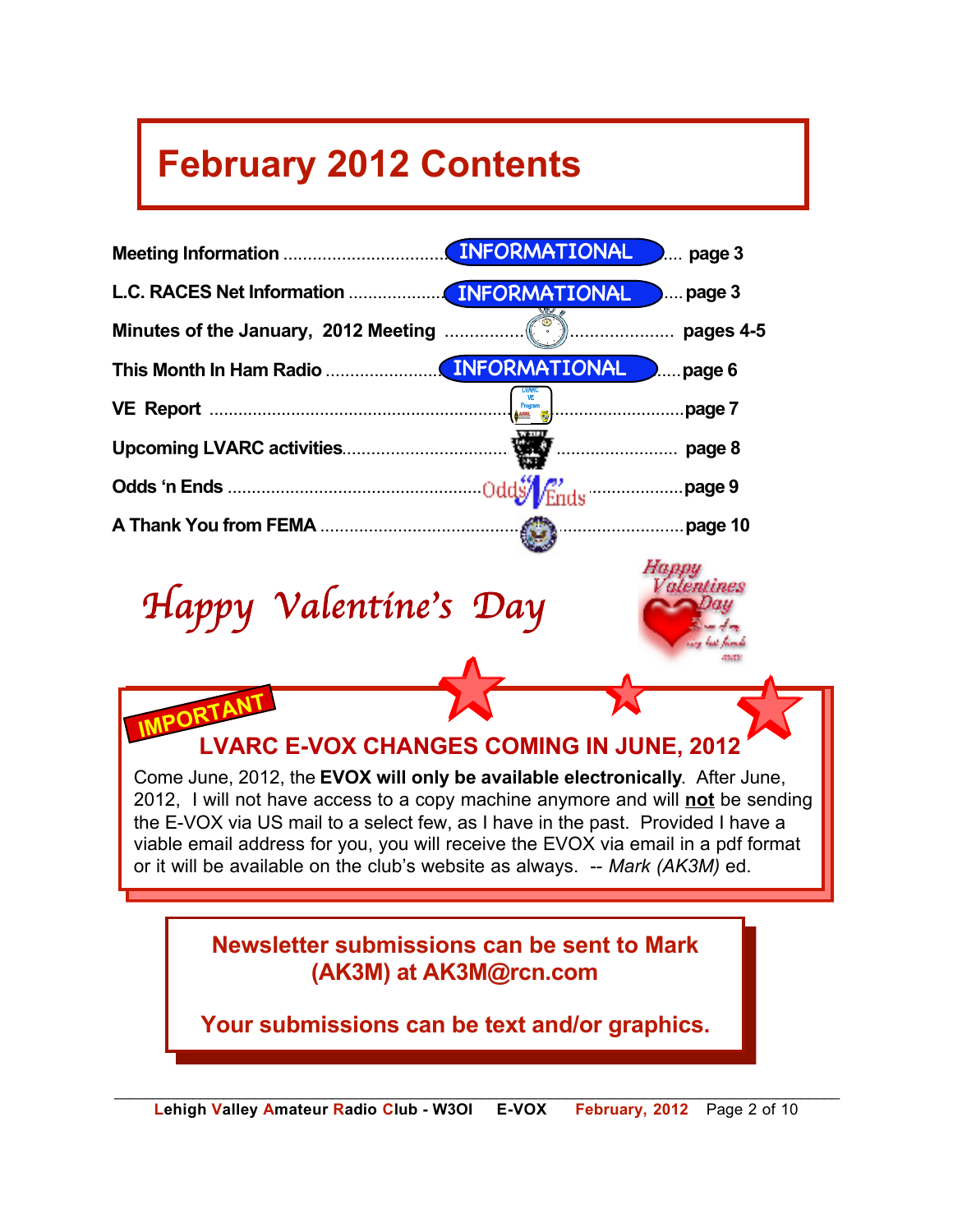

**The February, 2012 LVARC meeting will be held on February 7 , 2012 at the Tri Clover Fire Company at 7:30 pm.**

# **LVARC / RACES NET**

**Don't forget to check into the Monday Night LC/LVARC/RACES Net on 146.94 (PL 71.9) with an alternate frequency of 147.735/147.135 (PL 167.9) The Net begins at 7:30 pm local time (ET).** 

> *Many* **club announcements will be heard there !**

## **Monday Night RACES/ARES Check-In Summary - 2011**

**Month Mumber of The Contract August 2016** Mumber of **Number of Number** of **Check-In's** Nets/Mondays

**December 76 3**





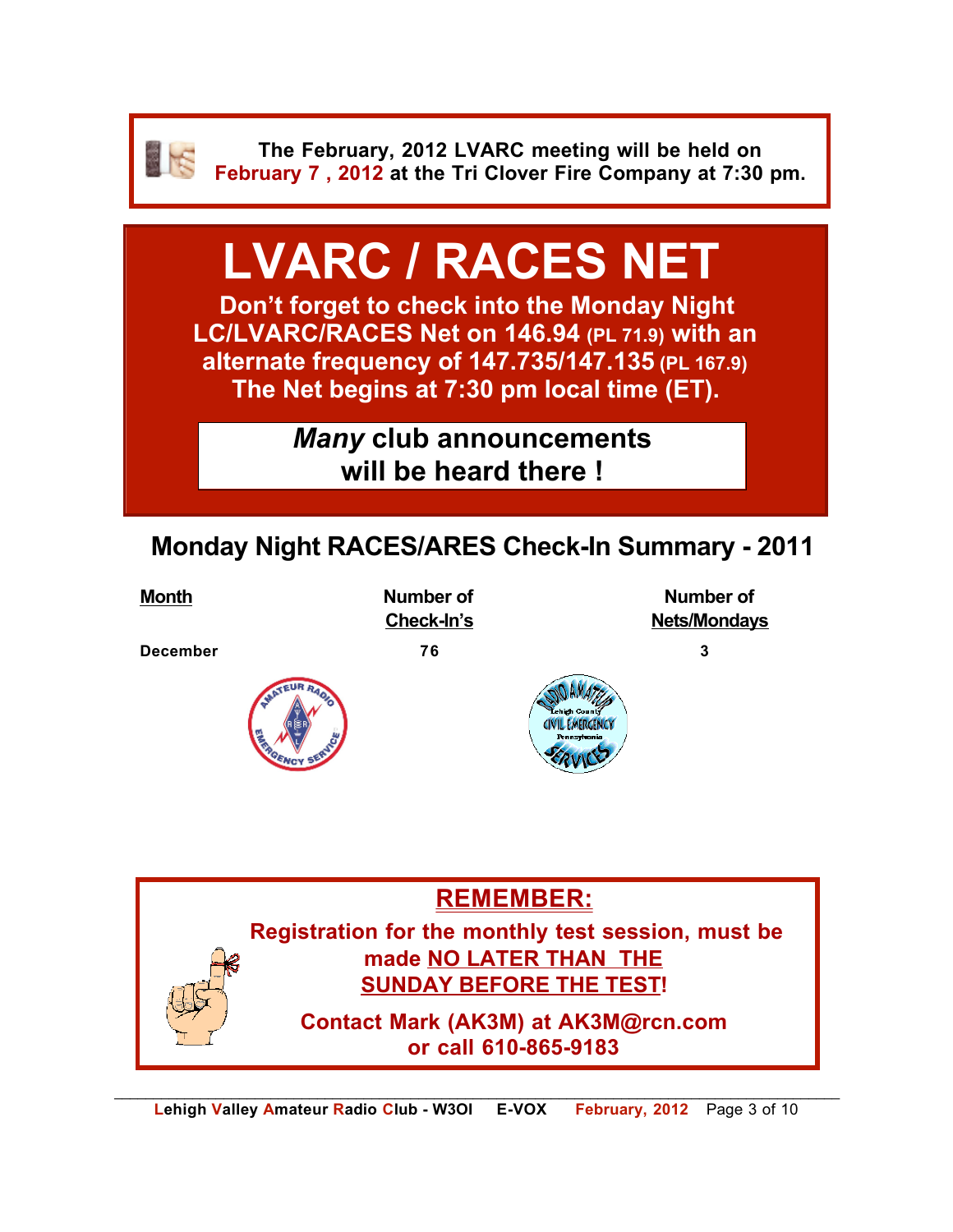#### **Minutes of the January, 2012 LVARC Meeting** de - Phil (KB3HMK)

The meeting was called to order by President Wolfe at 1934 Hrs, (EST).

The meeting opened with the Pledge of Allegiance, and then a moment of silence was observed for Silent Keys.

There were a total of 14 members in attendance, and the club was joined by no guests. The following Board Members were present at the meeting: Rod – N3XG, Brian – KW3K, Phil – KB3HMK, Brian – KB3QHA, Paul – N0KIA, Robin – KB3GZV, Dorian – KB3GZW, and Gary – N3GRD.

Corrections additions to the minutes: None Noted Approved by: Brian – KW3K Second by: Gary – W3GRD Carried (Y/N) Y

#### **Treasurer's Report** (Brian – KB3QHA)

Starting Balance: \$3,913.36 Ending Balance: \$4,074.11 Approved by: Robin – KB3GZV Second by: John – AB3LZ Carried: (Y/N) Y

#### **Committee Reports:**

**Repeater**: No problems have been reported with the repeaters. Rod started looking into a new antenna for the 135 repeater. It's at least 25 years old. The cost could be between \$695 and \$1300. He will keep the club updated on the progress of getting the antenna.

**Program**: Tonight's program is "Bring Your HT to the Meeting" Rod will cover the basics, what to look for in an HT and different accessories for it. If you have an idea or would like to do a program, please let Rod know. January 17 is the monthly activity night. If you would like to hear a specific topic, let Rod know.

**Volunteer Examiners:** Two people tested at the December test session. We had one new technician and one upgrade to general.

(Minutes cont. on page 5)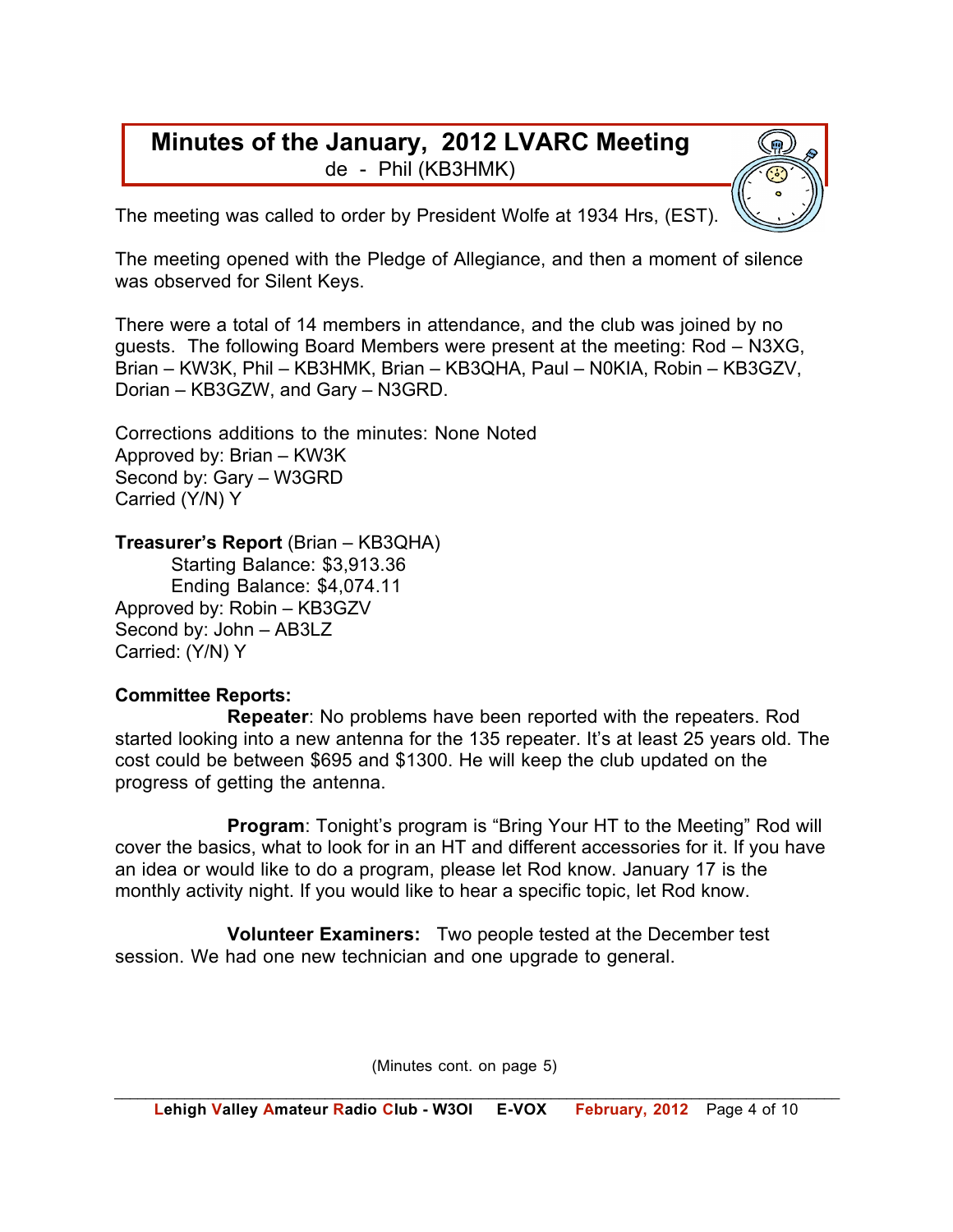**OLD Business** – The club got the placards for the vests. See Rod for them if you have a vest. We also got the extra vests in. By having these vests, we will all look the same at events. We will also be advertising the club at public events

The club sold 118 raffle tickets. We raised \$213.58. Ticket sales were down for the club and the fire company. This is mainly due to the economy. Rod thanked everyone who did sell tickets.

**New Business** - Rod would like a motion to be able to secure a picnic area for this year's picnic. It will be held at the same park that we had last year. It will cost \$150 to do this. Paul (N0KIA) made the motion and Dave (N3GRH). The motion passed.

It was decided that the annual dinner meeting will be at the Old Country Buffet in Whitehall. The date will be February 21 at 6:30 PM. If you have any ?, contact Phil (KB3HMK).

The D&L Heritage Trail Marathon will be held on November 4 this year. So mark your calendars. More info to follow as the date gets closer.

The W3OK club will be having a mini hamfest at their March meeting. For more info, go onto their website.

**Good of the Order**: There were some members who felt that Operation Ho-Ho wasn't advertised enough to the club members. They felt that the members should have had the opportunity to participate in the event this year. Members who participated in past years felt that they were left out. The matter will be looked into.

The LVARC Monthly Business Meeting Closed at 2000 hrs, EST. Motion by: Walt – KE3SP Second by: Paul – N0KIA In favor: Y

Respectfully Submitted de KB3HMK, Secretary.

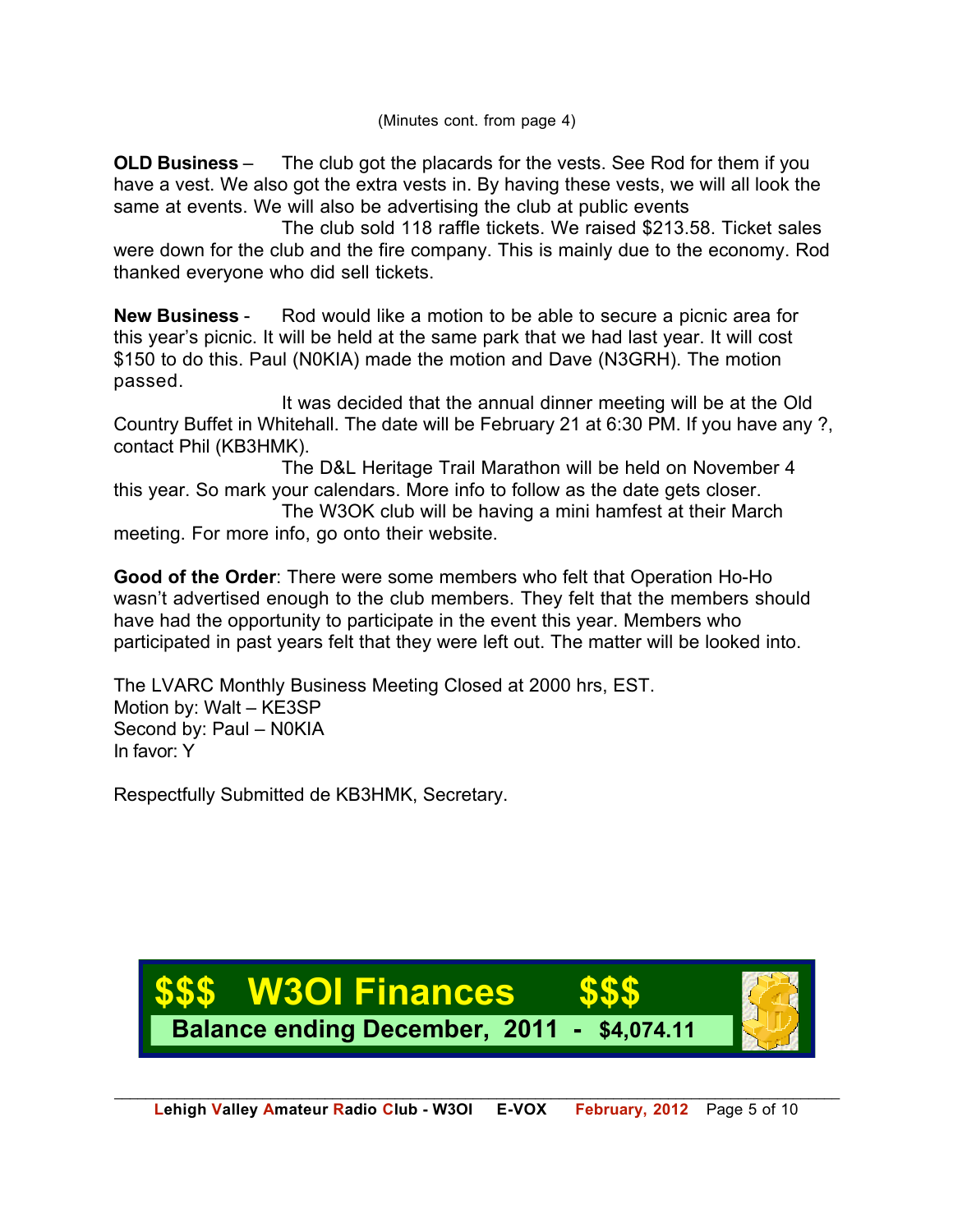|                                                                  |                                                         |                                                             | <b>This Month In Ham Radio</b>                         |          |                                                                  |          |
|------------------------------------------------------------------|---------------------------------------------------------|-------------------------------------------------------------|--------------------------------------------------------|----------|------------------------------------------------------------------|----------|
| Sunday                                                           | Monday                                                  | Tuesday                                                     | Wednesday                                              | Thursday | Friday                                                           | Saturday |
|                                                                  | <b>February</b>                                         |                                                             |                                                        |          |                                                                  |          |
|                                                                  | <b>ARES</b><br><b>RACES</b><br>Net<br>7:30              | <b>LVARC</b><br><b>Meeting</b><br><b>Tri-Clover</b><br>7:30 | Dist. 2<br><b>RACES</b><br>Net - 7:30<br>147.255       | ŷ        | 10                                                               | 11       |
| 12<br><b>Deadline</b><br>to<br>schedule<br>test                  | 13<br><b>ARES</b><br><b>RACES</b><br><b>Net</b><br>7:30 | 14<br><b>Valentine's</b><br><b>Day</b>                      | 15<br>Dist. 2<br><b>RACES</b><br>Net - 7:30<br>147.255 | 16       | 17<br><b>LVARC</b><br><b>Test</b><br><b>Session</b><br>$7:00$ pm | 18       |
| 19                                                               | 20<br><b>ARES</b><br><b>RACES</b><br><b>Net</b><br>7:30 | 21<br><b>Old</b><br><b>Country</b><br><b>Buffet</b><br>6:30 | 22<br>Dist. 2<br><b>RACES</b><br>Net - 7:30<br>147.255 | 23       | 24                                                               | 25       |
| 26                                                               | 27<br><b>ARES</b><br><b>RACES</b><br><b>Net</b><br>7:30 | 28                                                          | 29<br>Dist. 2<br><b>RACES</b><br>Net - 7:30<br>147.255 | 2012     |                                                                  |          |
| LVARC Meeting - Tuesday February 7 - 7:30 - Tri - Clover FC      |                                                         |                                                             |                                                        |          |                                                                  |          |
| Test Session - Friday February 17 - 7:00 pm - Red Cross Building |                                                         |                                                             |                                                        |          |                                                                  |          |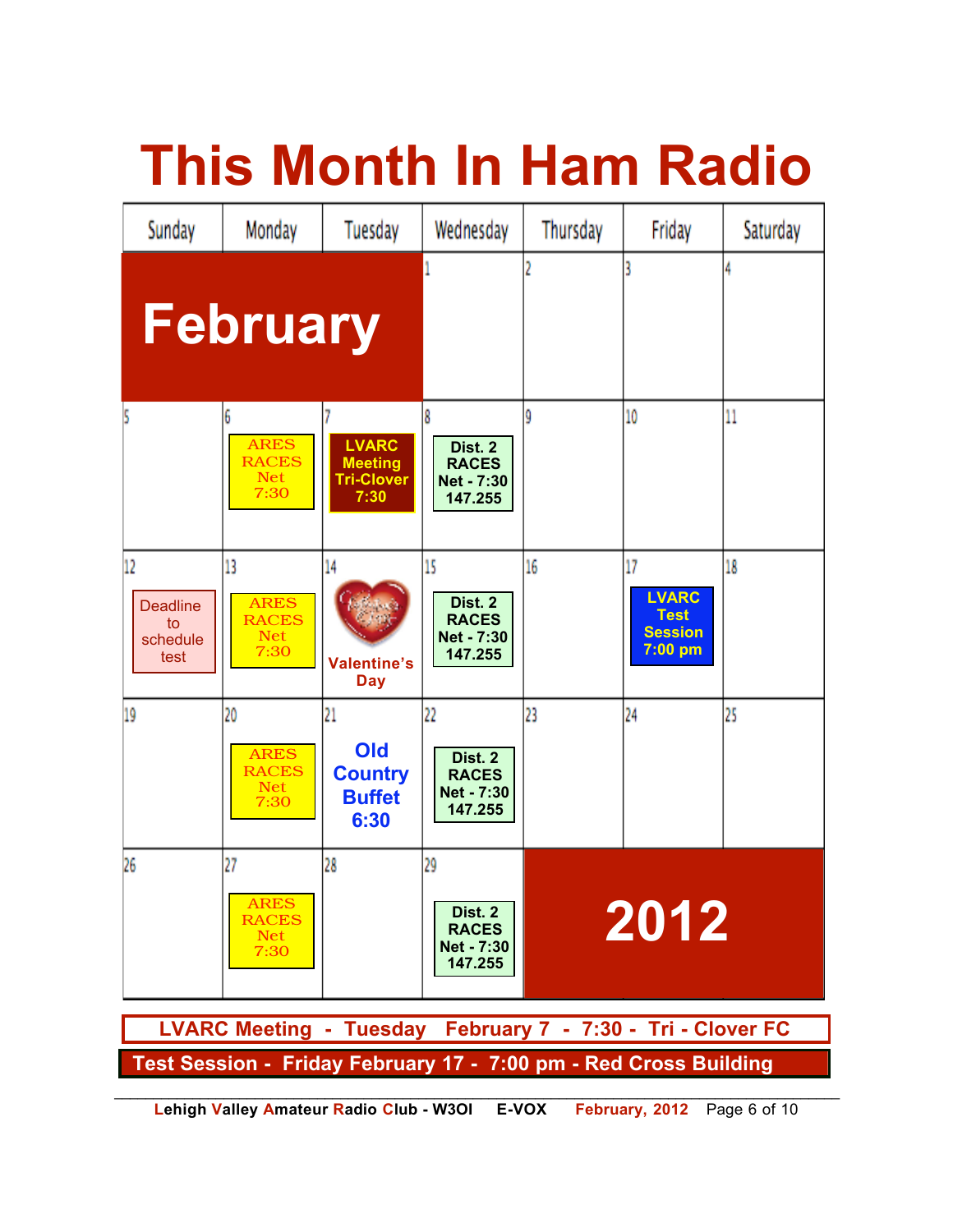#### LVARC Activities/Events **Mark your Calendar PRINT, CLIP and POST**



 **Monday February 6 --- LC RACES/ARES Net - 7:30 pm (146.94) Tuesday February 7 --- LVARC Meeting (7:30 - Tri Clover FC) Sunday February 12 --- Deadline to schedule for license exam Monday February 13 --- LC RACES/ARES Net - 7:30 pm (146.94) Friday February 17 --- LVARC test session (Registration required) Monday February 20 --- LC RACES/ARES Net - 7:30 pm (146.94) Tuesday February 21 --- LVARC Activity Night (7:30 - Tri Clover FC) Monday February 27 --- LC RACES/ARES Net - 7:30 pm (146.94)**

**There may be additions and deletions to the above dates. Listen to the Monday Night Net, the newsletter and announcements at meetings for changes.**

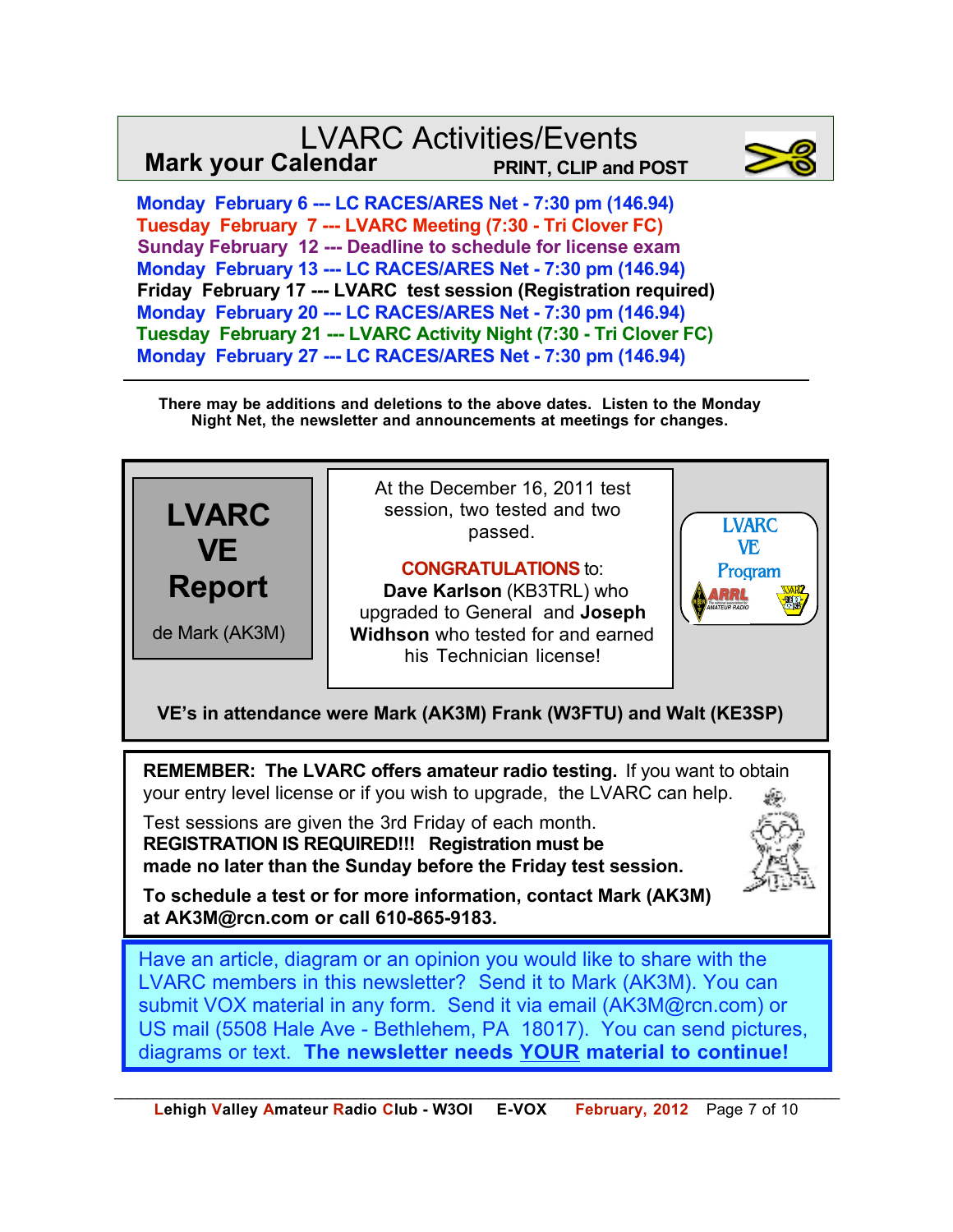### **2012 LVARC/ARES Events**

**May, 2012** - St. Joseph the Worker 5K **May, 2012** - LVRR 1/2 Marathon **June 22-23, 2012** - Field Day **September, 2012** - LVHN/VIA Marathon **October, 2012** - Women's 5K Classic





## **How can you help** *YOUR* **club in 2012? YOUR club needs your help.** Volunteer

your talents in 2012. Maybe you want to send something for the newsletter, volunteer for an ARES event(s) or present a program at a meeting. *Your* 



*LVARC participation is essential to the continued success of the LVARC!*



**Quiz** --- **True or False?** (Question from the January, 2012 newsletter) **Ivan Dixon who played Sgt. Kinchloe on Hogan's Heroes is actually a licensed amateur radio operator and sent real CW messages on the show instead of just acting and playing with the key. FALSE -- The CW he sends is obviously fake!**

"Remember, we all stumble, every one of us. That's why it's a comfort to go hand in hand. " --- Emily Kimbrough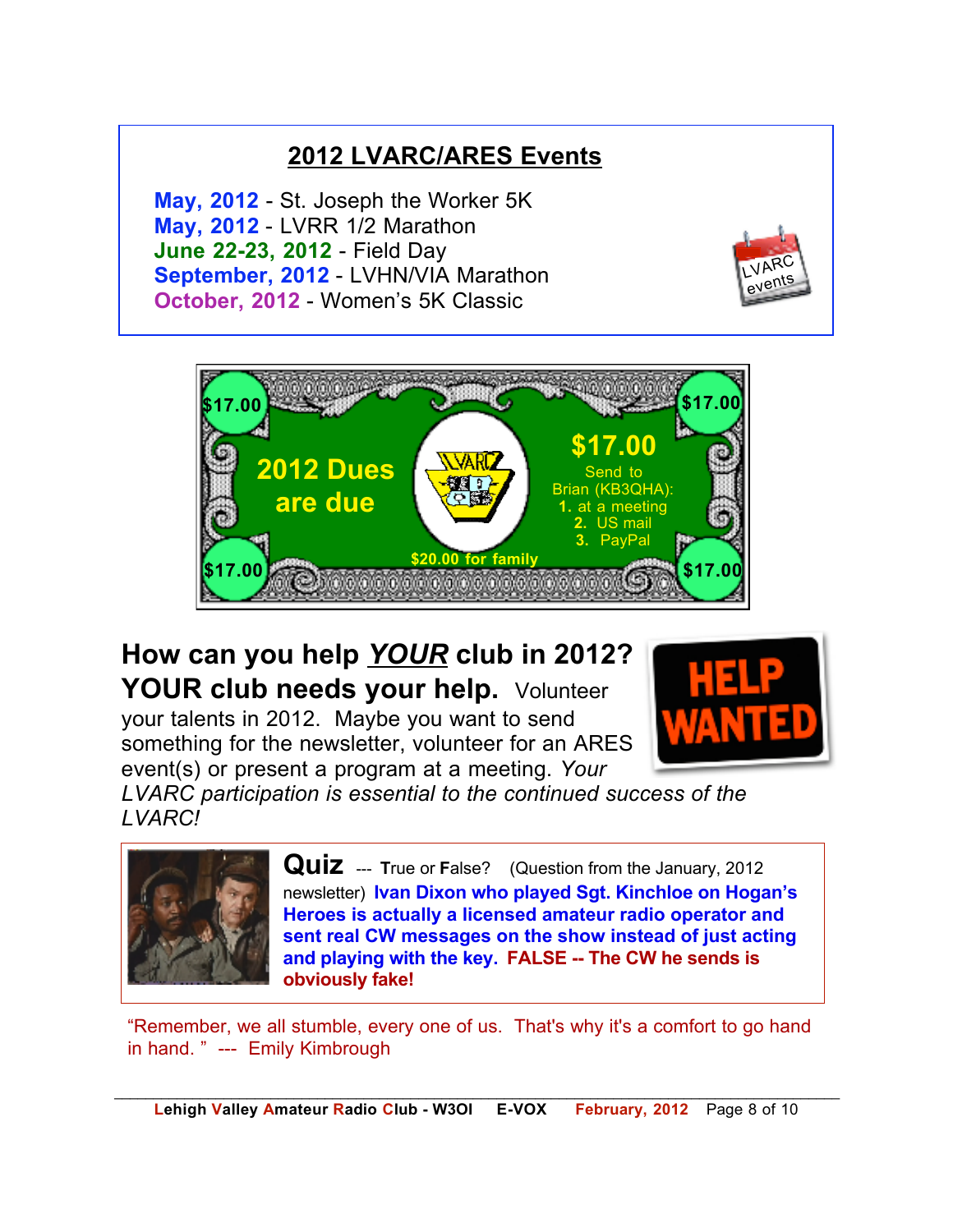

**CONGRATULATIONS** to **Joseph Widhson** who tested at the December 16, 2011 test session who received his Technician call on December 22, 2011. Welcome **KB3WVM**!



Does this mean only **ONE** dog is allowed?

with the LC RACES at:

#### **From the ARRL Store**

ARES 75th Anniversary T-Shirt Features the ARES 75th anniversary logo on the front, with a large ARES imprint on the back. Charcoal.

Closeout Special! Only \$9.95 (regular \$14.95 - save \$5)



de Larry (NR3R)

Order No. 1013-S - \$9.95

http://www.arrl.org/shop/Emergency-Communications/?page=2



Don't forget, you need **BOTH** ICS 100 & ICS 700 to be active in Lehigh County RACES/ACS! If you have both, you may register



**http://ema.lehighcounty.org/Forms/RACESApplication/tabid/190/Default.aspx**